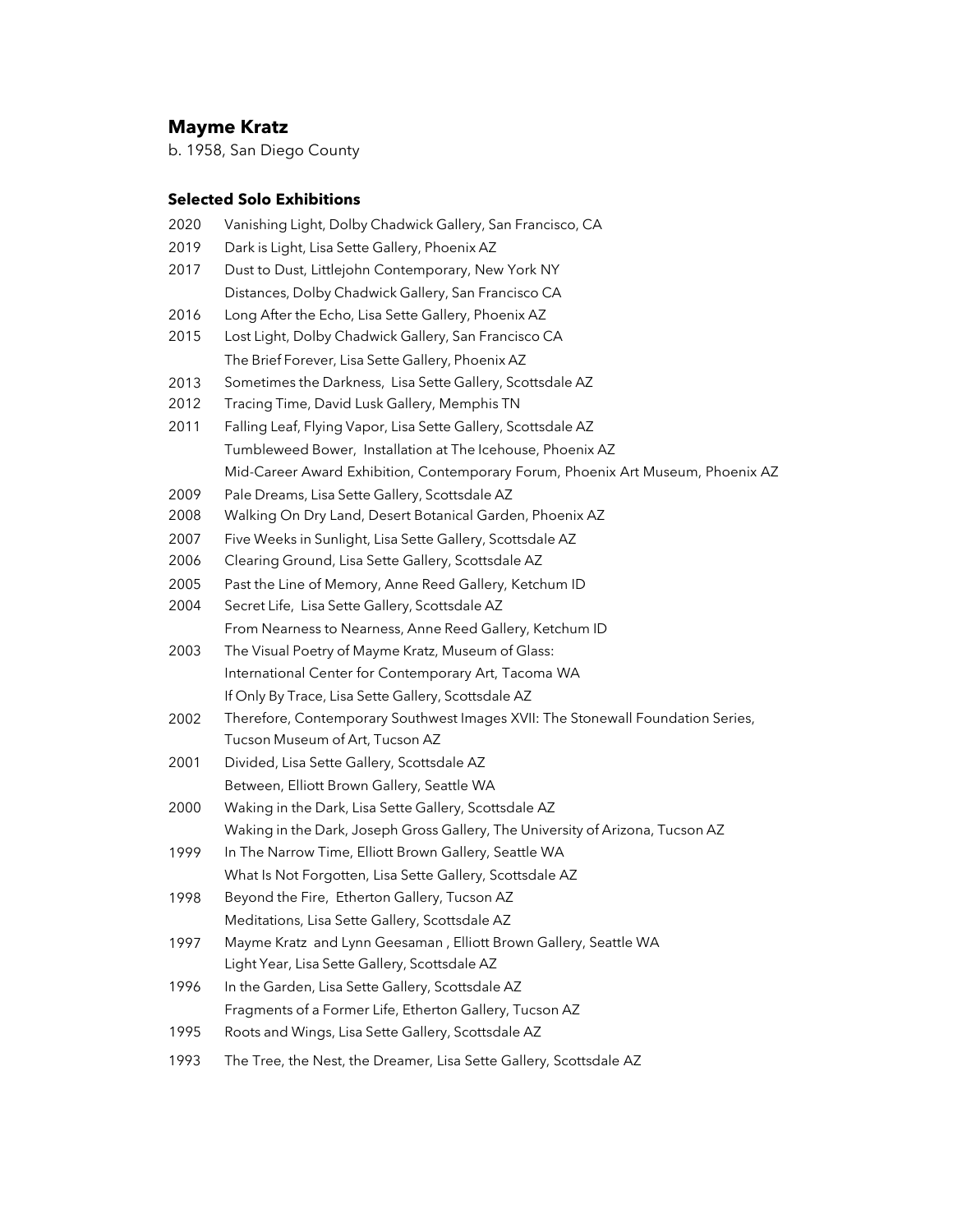# **Selected Group Exhibitions**

| 2021 | Nature and Structure, Lisa Sette Gallery, Phoenix, AZ                                                                                                                                                                                                                                                           |
|------|-----------------------------------------------------------------------------------------------------------------------------------------------------------------------------------------------------------------------------------------------------------------------------------------------------------------|
| 2020 | Blue, Lisa Sette Gallery, Phoenix, AZ                                                                                                                                                                                                                                                                           |
| 2020 | [Re]Purposed, Phoenix Art Museum, The Hub: James Ballinger Interactive Gallery,<br>Phoenix, AZ<br>Serenity Now: Meditations on Humanity, Lisa Sette Gallery, Phoenix, AZ                                                                                                                                        |
|      | 2019-20 Flora and Fauna, Mesa Contemporary Arts Museum, Mesa, AZ2018<br>Here and Now, Dolby Chadwick Gallery, San Francisco CA<br>Circle/Squared, Lisa Sette Gallery, Phoenix AZ<br>Wild Thing: Adventures with the Permanent Collection, Scottsdale Museum of                                                  |
|      | Contemporary Art, Scottsdale, AZ                                                                                                                                                                                                                                                                                |
| 2017 | Artist as Subject: 20th Anniversary Show, Dolby Chadwick Gallery, San Francisco CATerra<br>Mater, Etherton Gallery, Tucson AZ                                                                                                                                                                                   |
| 2016 | Indestructible Wonder, San Jose Museum of Art, San Jose CA<br>Mayme Kratz & Marie Navarre, Lisa Sette Gallery, Phoenix, AZ                                                                                                                                                                                      |
| 2015 | 30 Year Anniversary, Lisa Sette Gallery, Phoenix AZ<br>Lightning Strikes, Dolby Chadwick Gallery, San Francisco CA2014<br>Hello Midtown, Lisa Sette Gallery, Phoenix AZ<br>Palm Springs Fine Art Fair, Palm Springs CA                                                                                          |
| 2013 | Desert Grasslands. A Desert Initiative Project, a multi-state collaboration,<br>Tucson Museum of Art, Tucson AZ<br>Sonnets of Light, Etherton Gallery, Tucson AZ Summer Gems,<br>Lisa Sette Gallery, Scottsdale AZ                                                                                              |
| 2012 | Inhabiting, Center for the Arts, Art Association, Jackson WY<br>Refresh: A Selection of Exceptional Works, Lisa Sette Gallery, Scottsdale AZ<br>Significant Forms, Scottsdale Museum of Contemporary Art, Scottsdale AZ                                                                                         |
| 2011 | The Presence of Trees, Ucross Foundation Art Gallery, Clearmont WY<br>Wanderlust, Lisa Sette Gallery, Scottsdale AZ                                                                                                                                                                                             |
| 2010 | Desert Chromaticity, Springs Preserve, Las Vegas NVFrom<br>the Ground Up, Lisa Sette Gallery, Scottsdale AZ<br>My Summer Vacation, Winston Wachter Gallery, Seattle WA                                                                                                                                          |
| 2009 | Speak for the Trees, Friesen Gallery, Ketchum ID Everything Is<br>Illuminated, Lisa Sette Gallery, Scottsdale, AZ                                                                                                                                                                                               |
| 2008 | Architecture in the Sonoran Desert, exhibition/symposium, Barcelona SpainLocal<br>Produce, summer exhibition, Lisa Sette Galley, Scottsdale AZ<br>Notes from the Interior, Etherton Gallery, Tucson AZ                                                                                                          |
| 2007 | The Light of Blue, Anne Reed Gallery, Ketchum, ID<br>Green Matters, Elliott Brown Gallery, Invitational Exhibition at SOFA Chicago2006<br>New American City, Arizona State University Art Museum, Tempe AZ<br>Hair, Lisa Sette Gallery, Scottsdale AZ<br>20-Year Anniversary, Lisa Sette Gallery, Scottsdale AZ |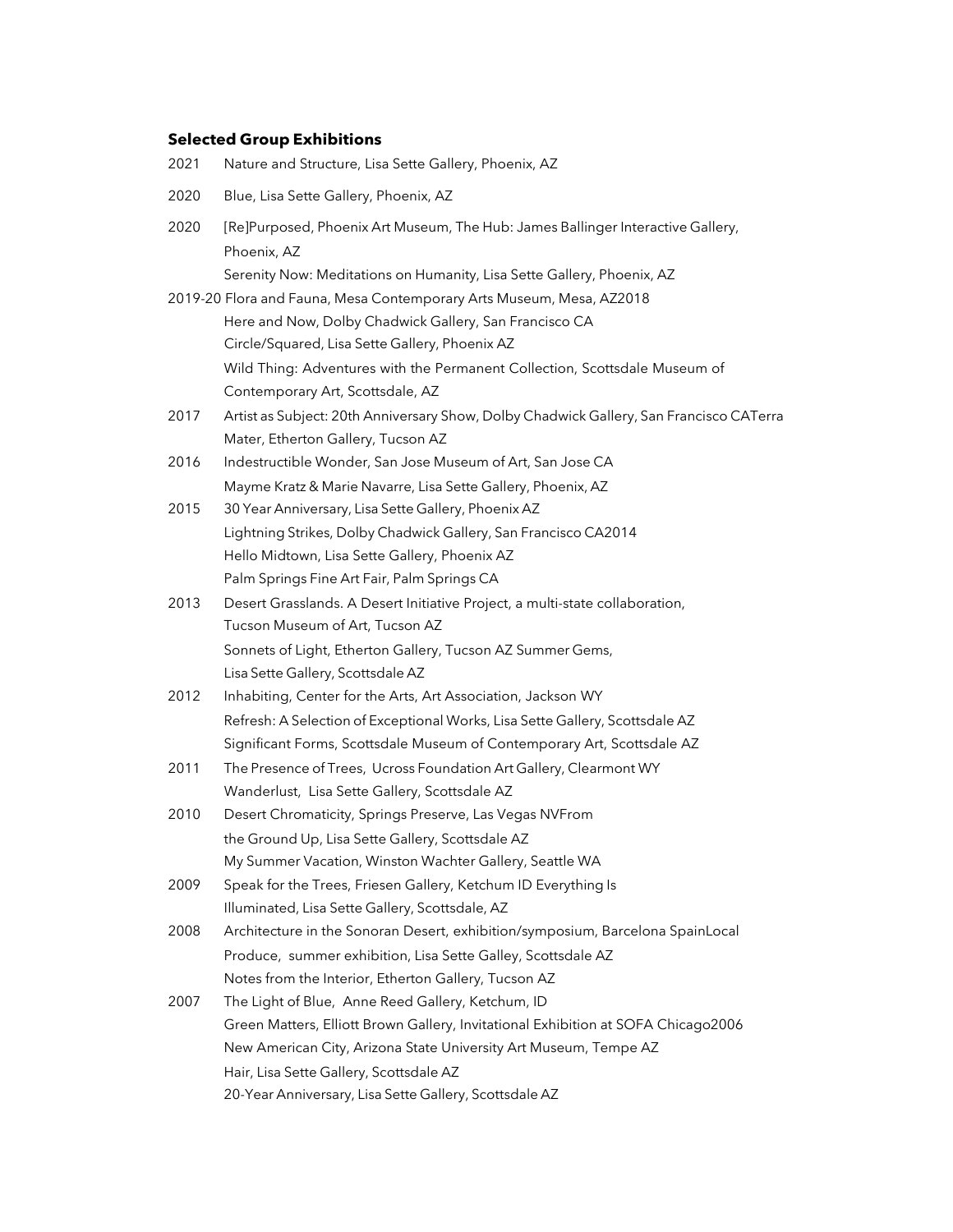|      | The Surface II, Hayes George Gallery, Charlotte NC                            |
|------|-------------------------------------------------------------------------------|
| 2005 | Terra Firma, Blue Star Art, San Antonio TX                                    |
|      | The Surface I, Hayes George Gallery, Charlotte NC                             |
|      | Trying to Touch what Disappears, Hayes George Gallery, Charlotte NCPer        |
|      | Chance to Dream, Ohio Craft Museum, Columbus Ohio                             |
|      | Fall Reading, Anne Reed Gallery, Ketchum ID                                   |
| 2004 | Per Chance to Dream, SCC, Pittsburgh PA                                       |
|      | Nature's Notations, Etherton Gallery, Tucson AZ                               |
| 2003 | The Garden of Compassion, Lisa Sette Gallery, Scottsdale AZ                   |
|      | Theoretically Botanicals, Cumberland Gallery, Nashville TN                    |
| 2002 | Quartet, Scottsdale Museum of Contemporary Art, Scottsdale AZ                 |
|      | Home, Anne Reed Gallery, Ketchum ID                                           |
| 2001 | Phoenix Triennial 2001, Phoenix Art Museum, Phoenix AZ                        |
|      | Mirrors of Reflection, Etherton Gallery, Tucson AZ                            |
| 2000 | Observation/Revelation: Plants and Insects Through the Lens of Art,           |
|      | Sun Valley Center for the Arts, Sun Valley ID                                 |
|      | Selections from the Permanent Collection,                                     |
|      | Scottsdale Museum of Contemporary Art, Scottsdale AZ                          |
| 2000 | Images of Nature, Phoenix Art Museum, Phoenix                                 |
| 1999 | Holding Light: Contemporary Glass Sculpture, Austin Museum of Art, Austin TX  |
| 1998 | Fever, Lisa Sette Gallery, Scottsdale AZ                                      |
| 1997 | Small Works IV, Lisa Sette Gallery, Scottsdale AZ                             |
| 1996 | Here & Now: Contemporary Arizona Artists,                                     |
|      | University Art Museum, Arizona State University, Tempe AZ                     |
|      | The Triennial Sofia 1996 International exhibition of Painting, Sofia Bulgaria |
|      | Natural Selection, Lisa Sette Gallery, Scottsdale AZ                          |
| 1995 | New Views, Lisa Sette Gallery, Scottsdale AZ                                  |
| 1994 | Small Works III, Lisa Sette Gallery, Scottsdale, AZ                           |
|      | House Sweet House, New Jersey Center for Visual Arts, Summit NJ               |
| 1993 | Small Works II, Lisa Sette Gallery, Scottsdale AZ                             |
| 1992 | Arizona Alliances, Yuma Art Center, Yuma AZ                                   |
|      | Small Works I, Lisa Sette Gallery, Scottsdale AZ                              |
| 1991 | Pima Community College Art Gallery, Tucson AZ                                 |
| 1990 | Earthday 1990, Olga Dollar Gallery, San Francisco CA                          |

1989 Arizona Artists to End World Hunger, Scottsdale Center for the Arts, Scottsdale AZ

## **Selected Public Collections and Commissions**

America West Airlines, Tempe AZBank USA, Phoenix AZ Bank of America, Phoenix, AZ Bechtler Arts Foundation, Charlotte NC Biltmore Bank, Phoenix AZ City of Chandler, Chandler Arts Commission AZCity of Glendale, Glendale Arts Commission AZ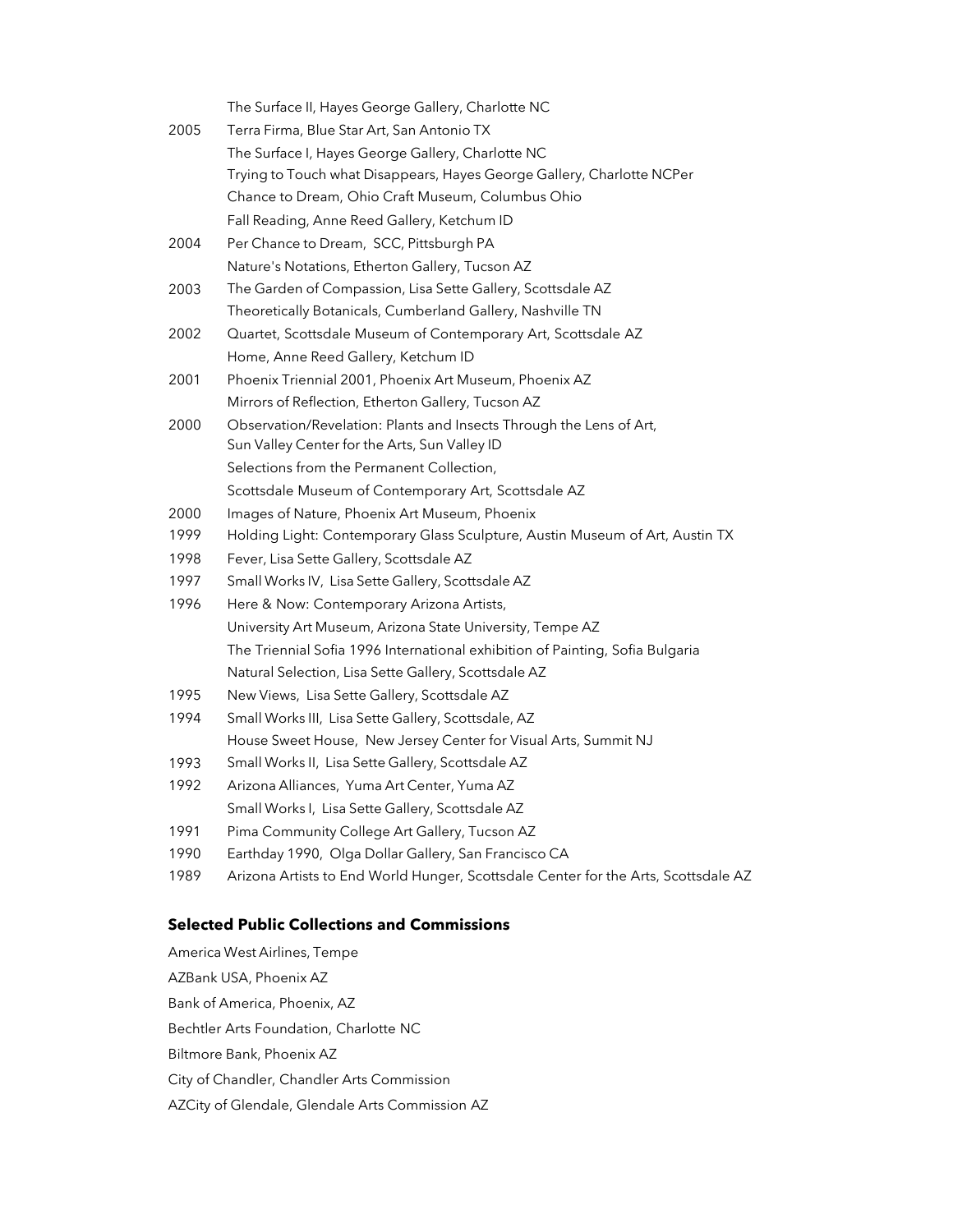City of Phoenix, An Open Book, Phoenix Arts Commission AZ City of Scottsdale, Public Arts Commission, AZ City of Tempe, trueNorth, Public Arts Commission, Tempe Performing Arts Center First Western Bank, Scottsdale AZ McDonalds Corporation, Phoenix AZ MGM Grand City Center, Aria Resort, Las Vegas, NV Museum of Glass: International Center for Contemporary Art, Tacoma WA Nordstrom, Kansas City KA Phoenix Art Museum, Phoenix AZ Phoenix Newspapers, Inc., Phoenix AZ San Jose Museum of Art, San Jose CA Scottsdale Museum of Contemporary Art, Scottsdale AZ Tucson Museum of Art, Tucson AZ

### **Selected Bibliography**

Young, Amy. Art In The Valley, Three Must-Know Artists, AZ-Lifestyle, December 2016 Bickley, Taryn. Natural Wonder, Style Maker, Luxe Interiors and Design, October 2016Escudero, Nicki. Lost Light, American Art Collector, June 2015 Ross, Deborah. "dynamic duo at Sette" explore art: Phoenix, February 13, 2015 Trimble, Lynn. Lisa Sette Opens Season with "The Brief Forever" in Phoenix, Phoenix New Timesblog, January 26, 2015 Regan, Margaret. Landscapes Limned, Tucson Weekly, October 24, 2013Young, Amy L. "Sometimes the Darkness" Java, No213 May 2013 Ross, Deborah. "Desert Supplement" Art Ltd. Magazine, January 2013 Orion – nature, culture, place, Ephemera Preserved -An Artistic inquiry, September/October 2011 Nilson, Richard. "Artist turns tiny objects into cosmic images" Arizona Republic, January 23 2011 Gross, Jaime, "The view from Phoenix" Dwell Magazine, July 30, 2010 Kelly, Danielle, Desert Delight, Las Vegas Sun, January 28, 2010 Keith Moskow & Robert Linn, "small scale, Creative Solutions for Better Living", 2010 Lombardi, D. Dominck. "An Eye on Arizona" dart International Spring/Summer 2010 Friesen, Andria. "Speak for the Trees" book, Marquand Books, Inc. 2009 Barton, Leslie. "The Secret Gardener" Phoenix New Times, March, 2008 Tyda, David. "The Northern Lights" Desert Living magazine, issue 75, September 2008 Regan, Margaret. "Complex Ambiguities" Tucson Weekly. May 22, 2008 Andrews, Scott. "Twenty Years at Lisa Sette Gallery" Java, February 2006 Clibborn, Edward Booth. "Phoenix 21st Century City", Booth-Clibborn Editions 2006 Lengel, Kerry. "Who is Phoenix?" The Arizona Republic, September 10, 2006 Lineberry, Heather Sealy. "New American City: Artists Look Forward", Arizona State University Art Museum, September 2006